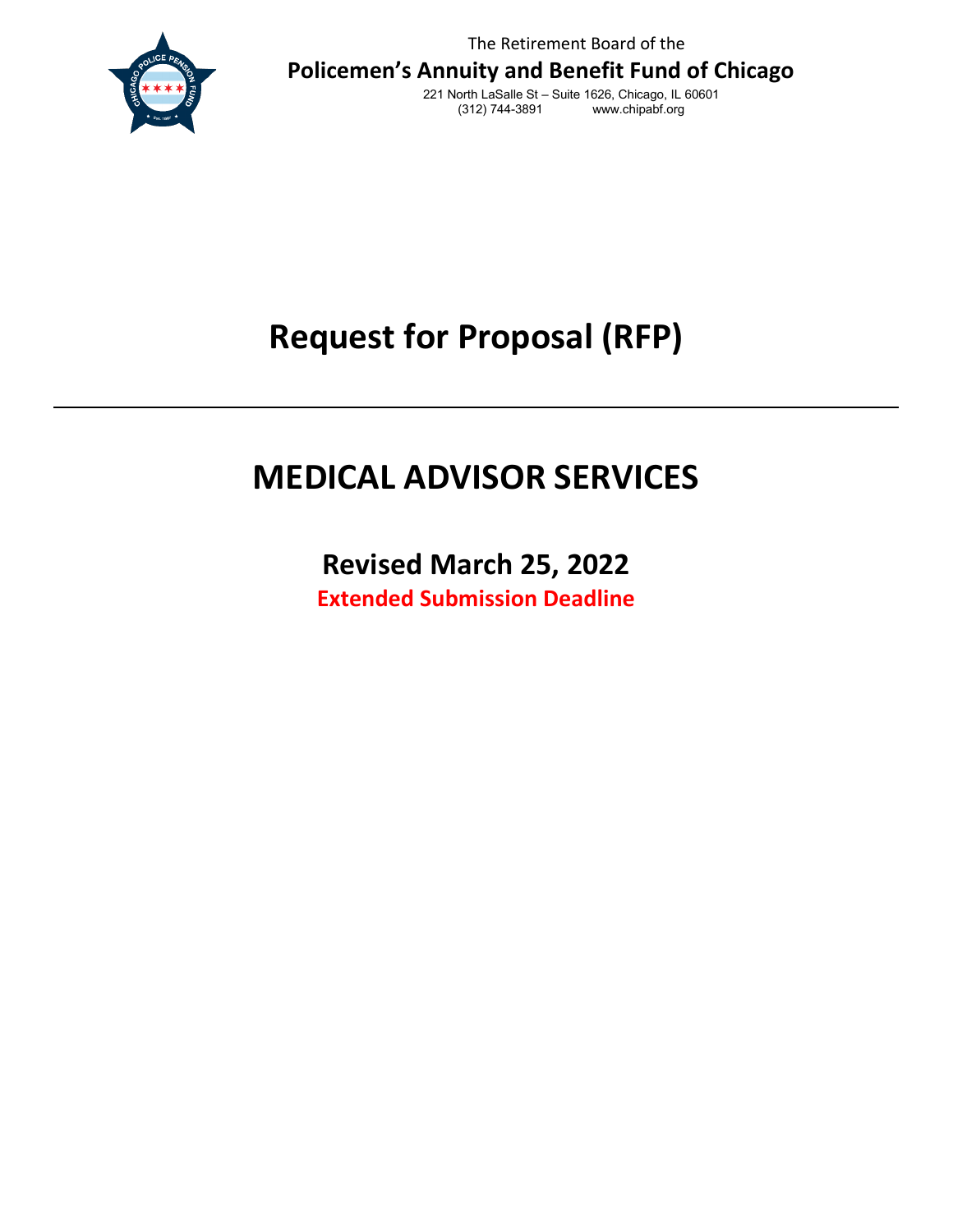# The Retirement Board of the Policemen's Annuity and Benefit Fund of Chicago **DRAFT Request for Proposal Medical Advisor Services Important Dates**

| <b>Release Date</b>             | January 3, 2022, March 25, 2022 Extended Deadline                                                                                                                                                 |
|---------------------------------|---------------------------------------------------------------------------------------------------------------------------------------------------------------------------------------------------|
| Proposal Due Date               | May 13, 2022 (4:00 p.m. CST)                                                                                                                                                                      |
| <b>RFP Administrator</b>        | Justin Kugler, Fund Counsel                                                                                                                                                                       |
|                                 | Email: jkugler@chipabf.org                                                                                                                                                                        |
| Questions                       | Must be emailed to the Request for Proposal (RFP)                                                                                                                                                 |
|                                 | Administrator by 4:00 p.m. CST on April 22, 2022.                                                                                                                                                 |
| Responses                       | Responses to all questions will be posted on the                                                                                                                                                  |
|                                 | Fund's website: https://chipabf.org by 4:00 p.m. CST                                                                                                                                              |
|                                 | on April 29, 2022.                                                                                                                                                                                |
| Official RFP Notices/Addendum   | All requirements are specified in this RFP to ensure no                                                                                                                                           |
|                                 | respondent is provided advantage over another. Any<br>changes to the requirements will be posted as an                                                                                            |
|                                 | addendum to the RFP on the Fund's website,                                                                                                                                                        |
|                                 | www.chipabf.org. Proposers are solely responsible for                                                                                                                                             |
|                                 | monitoring the website and adhering to RFP                                                                                                                                                        |
|                                 | notices/addendums.                                                                                                                                                                                |
| <b>Prohibited Communication</b> | Respondents are prohibited from communicating with                                                                                                                                                |
|                                 |                                                                                                                                                                                                   |
|                                 |                                                                                                                                                                                                   |
|                                 |                                                                                                                                                                                                   |
|                                 |                                                                                                                                                                                                   |
|                                 | Board members or staff, other than the RFP<br>Administrator, concerning this RFP or the resulting<br>contract from the RFP release date until a contract for<br>these services is fully executed. |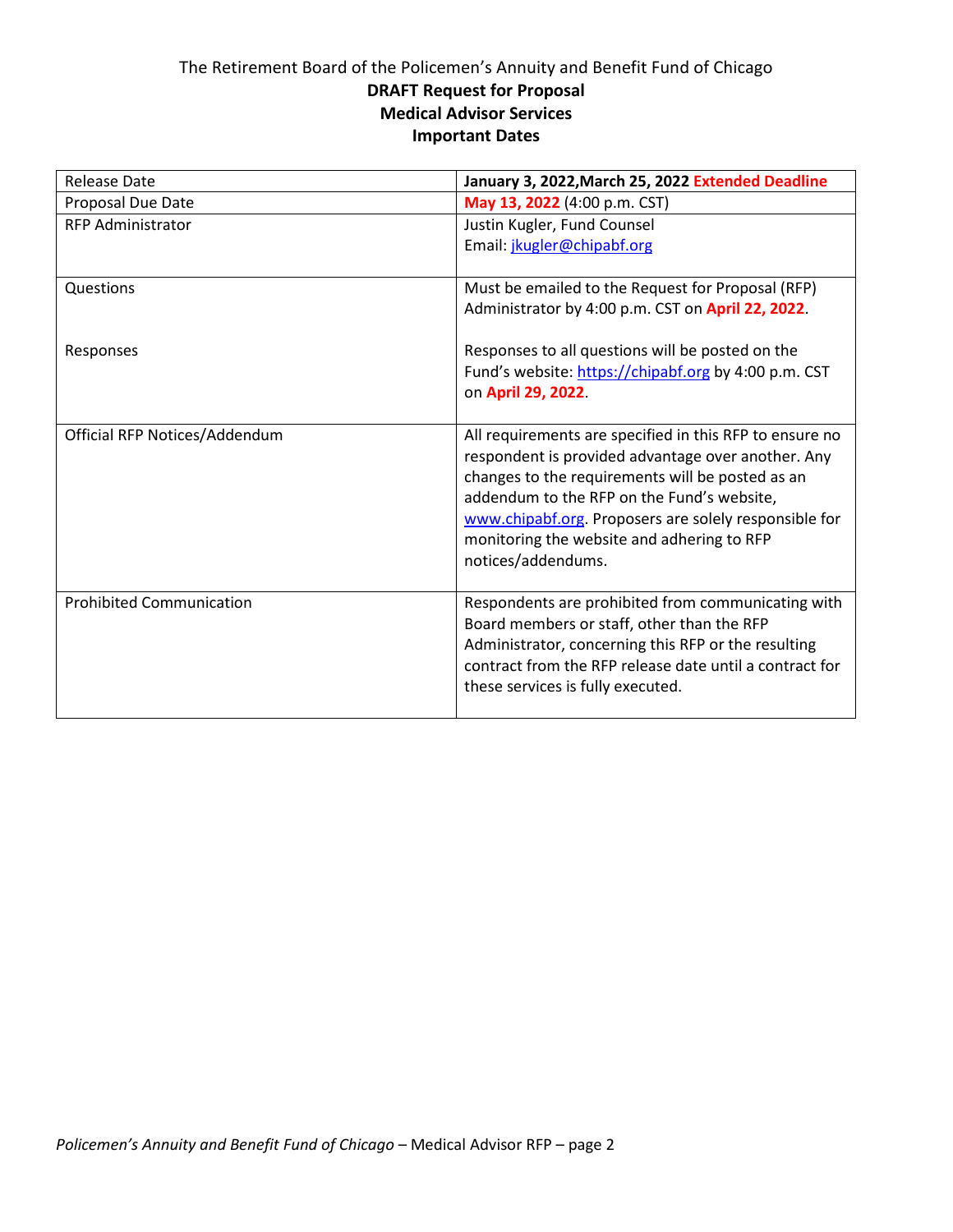# **I. OVERVIEW**

The Policemen's Annuity and Benefit Fund of Chicago ("PABF" or the "Fund") is a defined benefit, single employer benefit plan established by the Illinois General Assembly to provide retirement, survivors, and disability benefits to sworn members of the Chicago Police Department ("CPD"), their spouses, and children. Currently, the Fund serves over 12,000 active members, over 14,000 retiree and widow annuitants, and approximately 200 officers receiving disability benefits. The Fund is administered by an eight-member Board of Trustees ("Board"). The Board includes three elected police officers (consisting of one Police Officer, one Sergeant and one Lieutenant), one elected annuitant and four Mayoral appointees.

The Board is responsible for the overall management and operation of the Fund. One of the Board's duties is to review all applications submitted by CPD employees seeking an ordinary, duty or occupational disease disability benefit under Article 5 of the Illinois Pension Code, 40 ILCS 5/5-101 *et seq.* ("Pension Code") which can be found at [www.ilga.gov.](http://www.ilga.gov/) The Fund intends to engage the services of highly qualified and highly reputable occupational medicine provider to serve as the Fund's independent medical advisor ("medical advisor"). This medical advisor will furnish occupational health services, including but not limited to, medical evaluations in disability related matters in accordance with the provisions of the Pension Code.

Under the Fund's current practice, the medical advisor reviews the medical files of active Fund members who apply for disability benefits from the Fund and performs annual medical evaluations of members who are receiving disability benefits. In addition, the medical advisor may perform independent medical exams of members applying for or in receipt of disability benefits.

The Board will consider a broad range of candidates and actively consider minority, female, and disadvantaged business enterprises that are qualified to provide occupational medicine services. The Board reserves the right to reject any and all proposals submitted. In addition to the requested documentation, the Board may request a formal presentation from the prospective medical advisor candidates. All proposals will be evaluated by members of the Board, Fund staff and its attorneys. The award of the contract to the selected medical advisor(s) is subject to final approval by the Board.

# **II. BACKGROUND**

PABF receives approximately 30-40 new applications each year for disability benefits from Chicago Police Officers who are active members of the Fund. Active members are eligible to apply for duty, occupational or ordinary disability benefits after they have exhausted their CPD medical time and CPD has removed the member from its payroll due to a medical leave of absence. After PABF receives a member's application and CPD medical records, the Fund staff schedules the member for an Independent Medical Examination (IME). After the IME is completed, the applicant appears before the Board for a hearing on his or her disability application. The medical advisor reviews the member's medical records prior to the disability hearing, attends the hearing, and advises the Board on any medical questions related to the applicant's medical file and IME.

The Fund has approximately 200 active members currently receiving disability benefits. Members who are receiving disability benefits from the Fund are statutorily required to have an annual medical exam with the Fund's medical advisor. During the exam, the medical advisor assesses the member's progress and determines if the member remains disabled as defined by the Pension Code.

The Board expects the responding medical advisors ("Respondents") will respond to the RFP assuming the process will continue operate in this way. However, the Board is willing to consider an alternative process of disability review and evaluation and encourages Respondents to offer an additional proposal based on their expertise.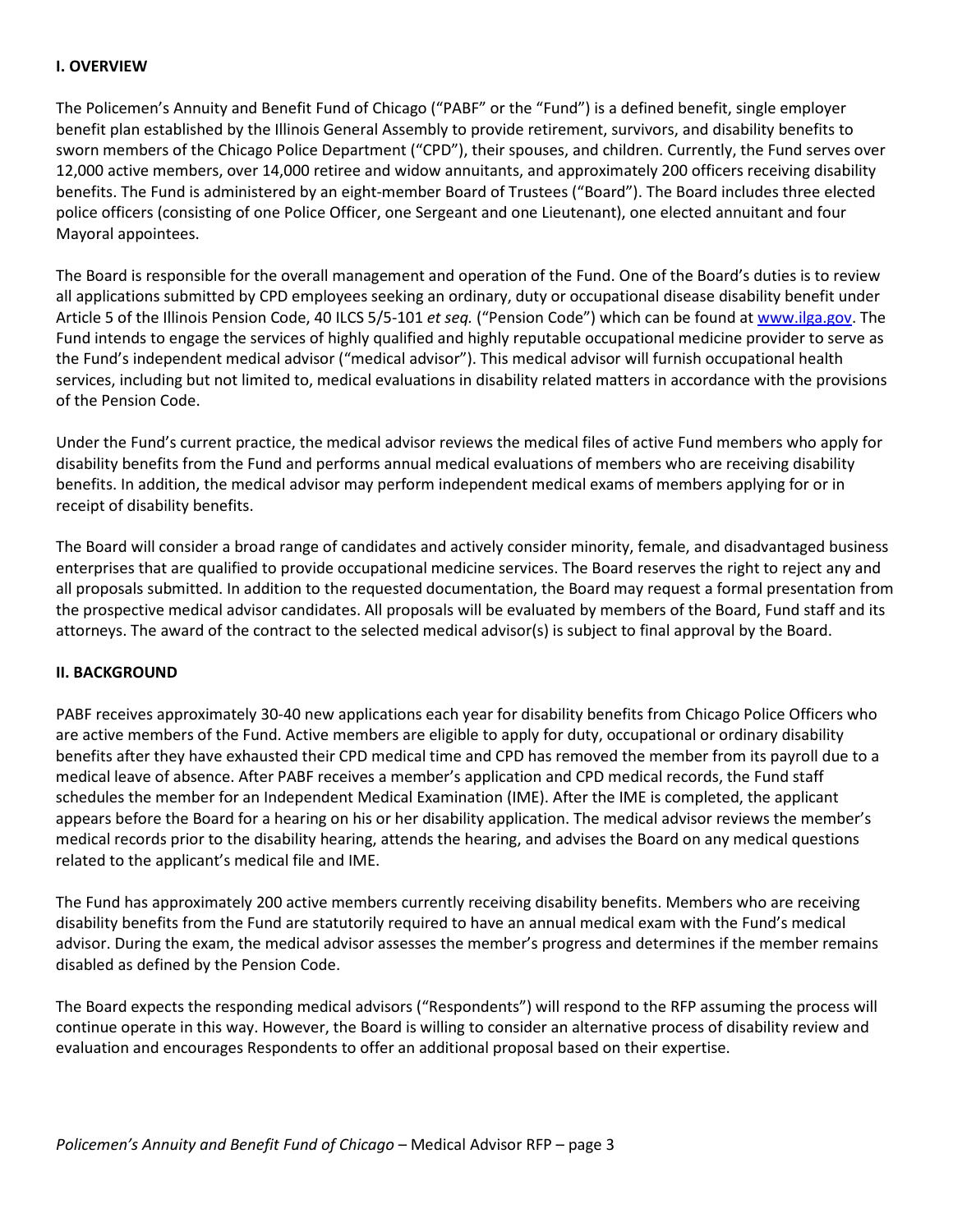# **III. MINIMUM REQUIREMENTS**

- A. The Respondent should have at least three (3) years of experience providing disability medical evaluation services, as independent medical evaluators, for the purposes of evaluating disability applicants.
- B. The medical advisor(s) assigned to the PABF account shall have a minimum of three years of experience advising employers or public retirement systems on disability-related issues.
- C. The medical advisor(s) must be an active, licensed, practicing physician, licensed with the Medical Board of the State of Illinois and certified in occupational medicine services.

The responding medical advisor(s) may be a solo practitioner or affiliated with a group, provided that each physician within the group is a graduate of an accredited school of medicine, holds a current license from the Illinois State Licensing Board to practice medicine and has at least three (3) years of experience practicing medicine.

# **IV. SCOPE OF SERVICES**

The medical advisor(s) will be expected to utilize the essential job descriptions, supplied by the CPD, to determine an applicant's ability to perform his or her assigned duties. In order to determine whether to grant or deny a disability application, the Board must carefully examine and weigh the medical evidence presented by each applicant. In order to assist the Board in making such determinations, the selected medical advisor(s) will be required to provide medical opinions based on existing medical records, independent medical evaluations from other physicians and his or her own medical examination when needed.

In your response, you will need to specify your ability to provide the services listed below. If you cannot provide a particular service, please indicate the reason. During the contractual period, the Respondent will be expected to provide a full range of occupational medicine services, both required and "Ad Hoc," including but not limited to:

A. Pre-examination services

Provide pre-examination services to assess the medical information provided by Fund staff regarding each applicant's claim for disability. These services shall include but not be limited to reviewing the applicant's claimed disability(ies), as described on their disability application, plus all medical records obtained from various sources. After reviewing all relevant records, the Respondent may advise Fund staff as to the medical specialty(ies) most applicable to evaluating the applicant's claimed disability(ies).

B. Annual Independent Medical Exams

Conduct yearly IMEs of officers receiving disability benefits to assess their continuing disability(ies) as required by the Pension Code. The medical evaluations are brief physical examinations directed at whether the officer meets the criteria established by the CPD for an officer to return to active duty as a police officer.

C. Consultation

Provide medical advice and sworn testimony concerning applicant's IMEs, medical records and other treatments related to the claimed disability(ies). Provide specialized medical reports to the Board regarding an applicant or recipient's ability to perform his or her assigned duties. In this role, the Respondent has no operational power or responsibility to make any decision as to an officer's initial or continuing eligibility for a disability pension, or their return to duty. The medical advisor's function is limited to advising the Board as to the medical evidence for the officer's disability. In addition, the medical advisor will be expected to attend the Fund's monthly meetings.

*Policemen's Annuity and Benefit Fund of Chicago* – Medical Advisor RFP – page 4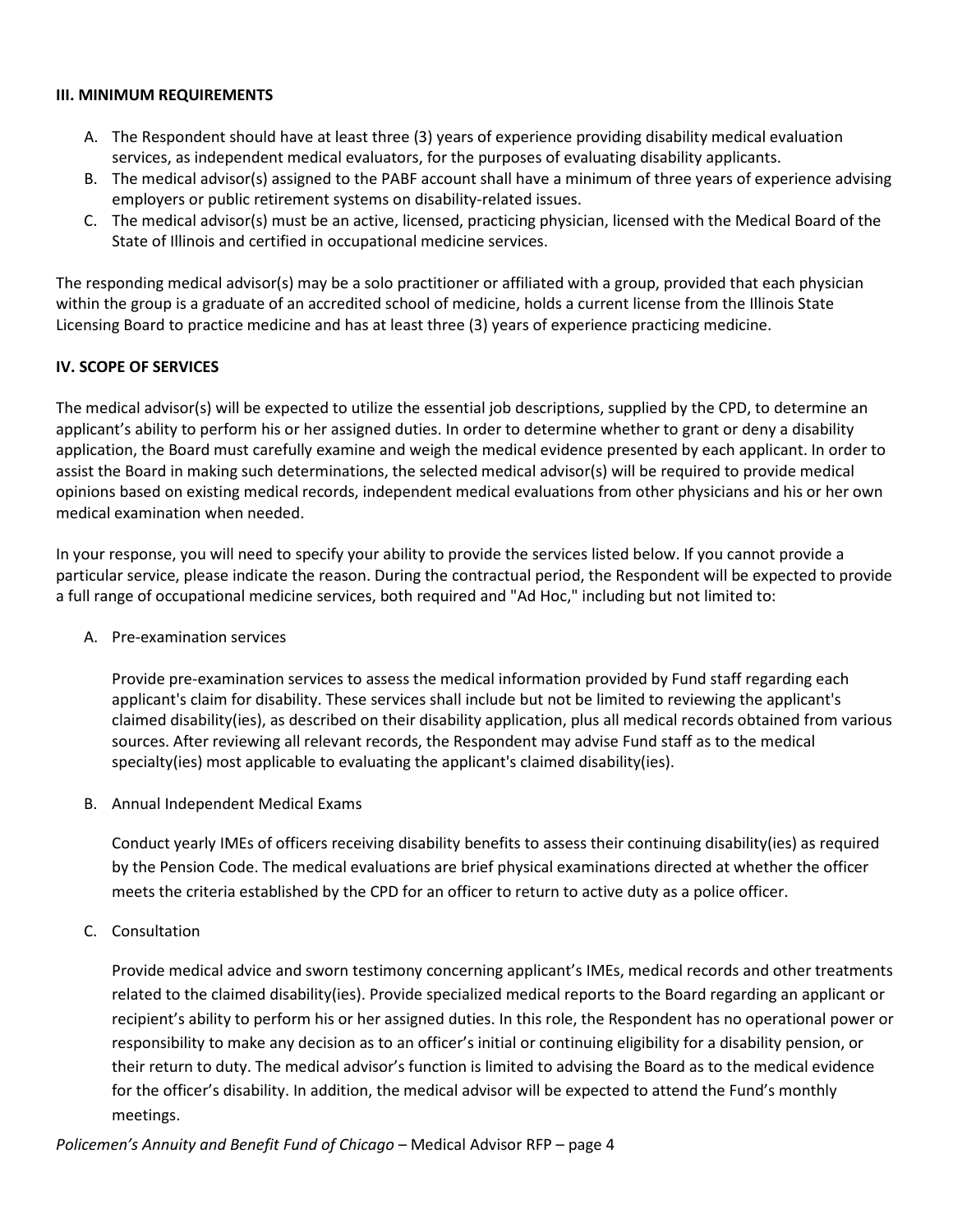### **V. TIME REQUIREMENTS**

**VI. PABF RFP PROCEDURES** 

| <b>Proposal Calendar</b>                           |                    |
|----------------------------------------------------|--------------------|
| Request for proposals issued                       | January 3, 2022, N |
| Due date for proposals                             | May 13, 2022       |
| Oral presentations (by invitation)                 | TBD - if necessary |
| <b>Notification and Contract Dates (tentative)</b> |                    |

Estimated selected firm notified **June 1, 2022** Estimated contract completed **July 1, 2022** 

The Fund will post notice of the RFP on its website [https://chipabf.org/.](https://chipabf.org/) Neither this RFP nor any response to this RFP should be construed as a legal offer.

**March 25, 2022 Revised** 

All responses must be submitted in accordance with the proposal submission instructions below. PABF reserves the right to reject any or all responses. All material submitted in response to the RFP will become the property of the Fund. PABF is not responsible for any costs incurred by the Respondents in responding to this RFP.

If, prior to the due date, the RFP is revised or additional information is provided, then an addendum will be provided to all known Respondents and posted on the Fund's website. If an addendum is necessary, the Fund may extend the due date.

Respondents are advised that proposal materials are subject to the Illinois Freedom of Information Act, 5 ILCS 140, *et seq*. ("FOIA"), which can be found [here.](https://www.ilga.gov/legislation/ilcs/ilcs3.asp?ActID=85&ChapterID=2) After completion of the RFP, selection by the Fund and successful negotiation of a contract, if any, proposals submitted may be viewed and copied by any member of the public, including news agencies and competitors. Respondents claiming a statutory exemption under FOIA for information within the Respondents' proposals must identify relevant language as confidential, and identify in the email transmission of the proposal whether confidential information is included. Further, each page of confidential documentation must be labeled as such. The Respondent must also specify which statutory exemption applies for each piece of confidential information. The Fund reserves the right to make determinations of confidentiality. If the Fund disagrees with a Respondent's confidential designation, it may either reject the proposal or discuss its interpretation of the exemption(s) with the Respondent. If agreement can be reached, the proposal will be considered. If agreement cannot be reached, then the Fund will not consider the proposal.

The Fund's staff shall open the responses and review each for content, quality, and compliance with the RFP's requirements. Following the review, the Fund may narrow the field of Respondents. Finalists may be asked to present their qualifications before the Board. If satisfied with the capabilities of one or more Respondents, the Board will make a final selection.

# **Quiet Period**

A quiet period will be in effect during the entire RFP process. The quiet period will begin when the RFP is issued and will end when the Board declares the process complete. The purpose of the quiet period is to ensure that all prospective medical advisors have equal access to all information regarding the search objective and to ensure that communications with prospective medical advisors are consistent and accurate in order to make the search process as efficient and fair as possible.

During the quiet period, a prospective Respondent, its agents, officers, and employees may not contact any member of the Board or Fund administrative staff directly or indirectly pertaining to the RFP. Notwithstanding, the Fund's RFP

*Policemen's Annuity and Benefit Fund of Chicago* – Medical Advisor RFP – page 5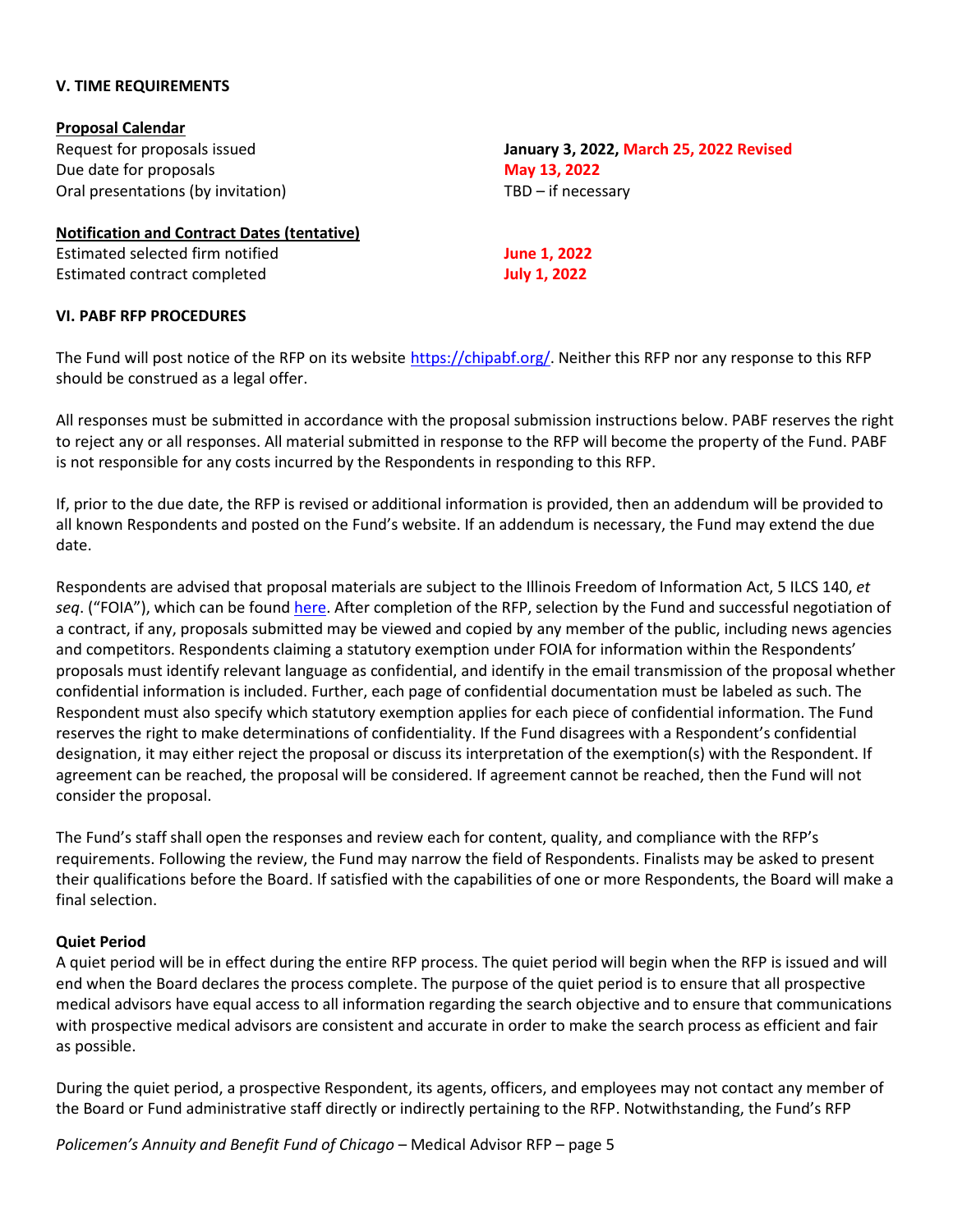Administrator and Counsel Justin Kugler, 312-676-0408 or [jkugler@chipabf.org](mailto:jkugler@chipabf.org) may communicate with a particular Respondent for the sole purpose of gaining clarification regarding information provided in response to this RFP. Similarly, all members of the Board and Fund administrative staff will refrain from communicating directly or indirectly with prospective Respondents regarding this RFP. During the quiet period, it shall be the sole responsibility of the prospective medical advisor to visit the Fund's website periodically for information regarding this RFP.

Respondents may send written questions concerning the RFP via e-mail to the Justin Kugler by 4:00 p.m. CST on **April 22, 2022**. Responses to properly submitted questions will be consolidated in a single Q & A document and posted on the Fund's website by 4:00 p.m. CST on **April 29, 2022**. The source of the questions will not be disclosed.

# **VII. PROPOSAL SUBMISSION**

Fund Counsel shall oversee the RFP process. Respondents must submit electronic copies of their responses by 4:00 p.m. CST on **May 13, 2022**, by emailing them to:

| <b>SEARCH CONTACT:</b> | Justin Kugler       |
|------------------------|---------------------|
|                        | <b>Fund Counsel</b> |
|                        | jkugler@chipabf.org |

If the Fund's staff has questions regarding how to interpret a Respondent's proposal, the Fund's staff is authorized to request additional information from that Respondent. In addition, the Fund will not consider any proposal that is either incomplete or received after 4:00 p.m. CST on **May 13, 2022**.

# **VIII. ALL PROPOSALS MUST CONTAIN THE FOLLOWING DOCUMENTS:**

- 1. *Transmittal Letter* -- A transmittal letter must be submitted on the Respondent's official business letterhead. The letter must identify all documents provided in response to the RFP, and must be signed by an individual authorized to contractually bind the Respondent. The letter must also contain the following:
	- A. The name and address of any entity that is a parent of or owns a controlling interest in the Respondent organization.
	- B. A statement that the proposal is being made without fraud or collusion; that the Respondent has not offered/received any finder's fees, inducements or any other form of remuneration, monetary or nonmonetary, to/from any individual or entity relating to the RFP, the Respondent's proposal or the Fund's selection.
	- C. An acknowledgement by the Respondent that the proposal is a firm and irrevocable offer good for one (1) year from the date of the proposal.
	- D. A statement that identifies any conflicts of interest, specifically, disclose any current business relationship with the Fund or any member of the Board.
	- E. A statement that the Respondent is willing and able to perform the services described in the Scope of Services section of this RFP.
	- F. A statement that the Respondent has available the staff and other resources required to perform all services required by the RFP and to provide all required deliverables.
	- G. The name, title or position, e-mail address, and telephone number of the individual signing the transmittal letter on behalf of the Respondent.
- 2. Provide a description of the Respondent's organizational structure, its history, number of years it has been in business, its practice areas and any other related information the Respondent deems appropriate.
- 3. Resumes and licenses of key personnel who will be assigned to the Fund account.
- 4. Sample list of other employer or public pension fund clients. Provide three (3) references and contact information.
- 5. Indicate any legal action against the Respondent within the last five (5) years.

*Policemen's Annuity and Benefit Fund of Chicago* – Medical Advisor RFP – page 6